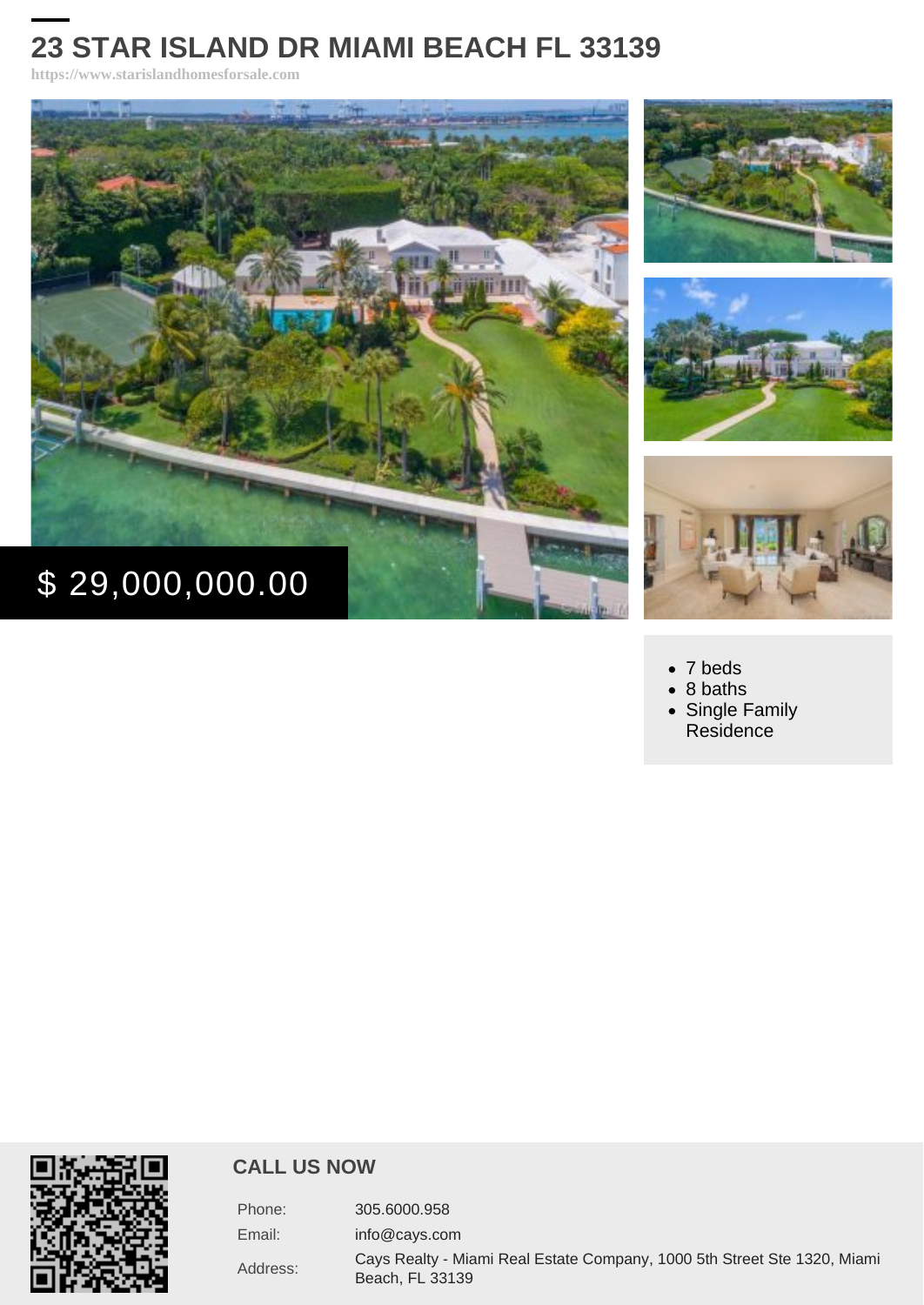## BASIC FACTS

| Date added: 01/21/22              | MLS #: A10280477                     |
|-----------------------------------|--------------------------------------|
| Post Updated: 2022-06-11 10:18:05 | Bedrooms: 7                          |
| Bathrooms: 8                      | Bathrooms Half: 1                    |
| Bathrooms Full: 7                 | Area: 9419 sq ft                     |
| Lot Size Units: Square Feet       | Year built: 1973                     |
| Status: Closed                    | <b>Type: Single Family Residence</b> |

#### LOCATION DETAILS

|  | County Or Parish: Miami-Dade County | Zoning Description: 2200 |  |
|--|-------------------------------------|--------------------------|--|
|--|-------------------------------------|--------------------------|--|

## PROPERTY DETAILS

| Total Building Area: 10211 sq ft                                                 | Direction Faces: East         |
|----------------------------------------------------------------------------------|-------------------------------|
| Subdivision Name: CORRECTED PL OF STAR Lot Size Square Feet: 80664 sq ft<br>ISLA |                               |
| Parcel Number: 02-42-04-001-0200                                                 | Possession: Closing & Funding |
| Lot Size Area: 80664                                                             |                               |

## FEES & TAXES

Tax Annual Amount: \$ 118,769.00 Tax Year: 2016

Tax Legal Description: STAR ISLAND CORR PL PB 31-60 LOT 23 & N1/2 LOT 24 LOT SIZE 80664 SQ FT 73R103906

#### CALL US NOW

| Phone:   | 305.6000.958                                                                                |
|----------|---------------------------------------------------------------------------------------------|
| Email:   | info@cays.com                                                                               |
| Address: | Cays Realty - Miami Real Estate Company, 1000 5th Street Ste 1320, Miami<br>Beach, FL 33139 |